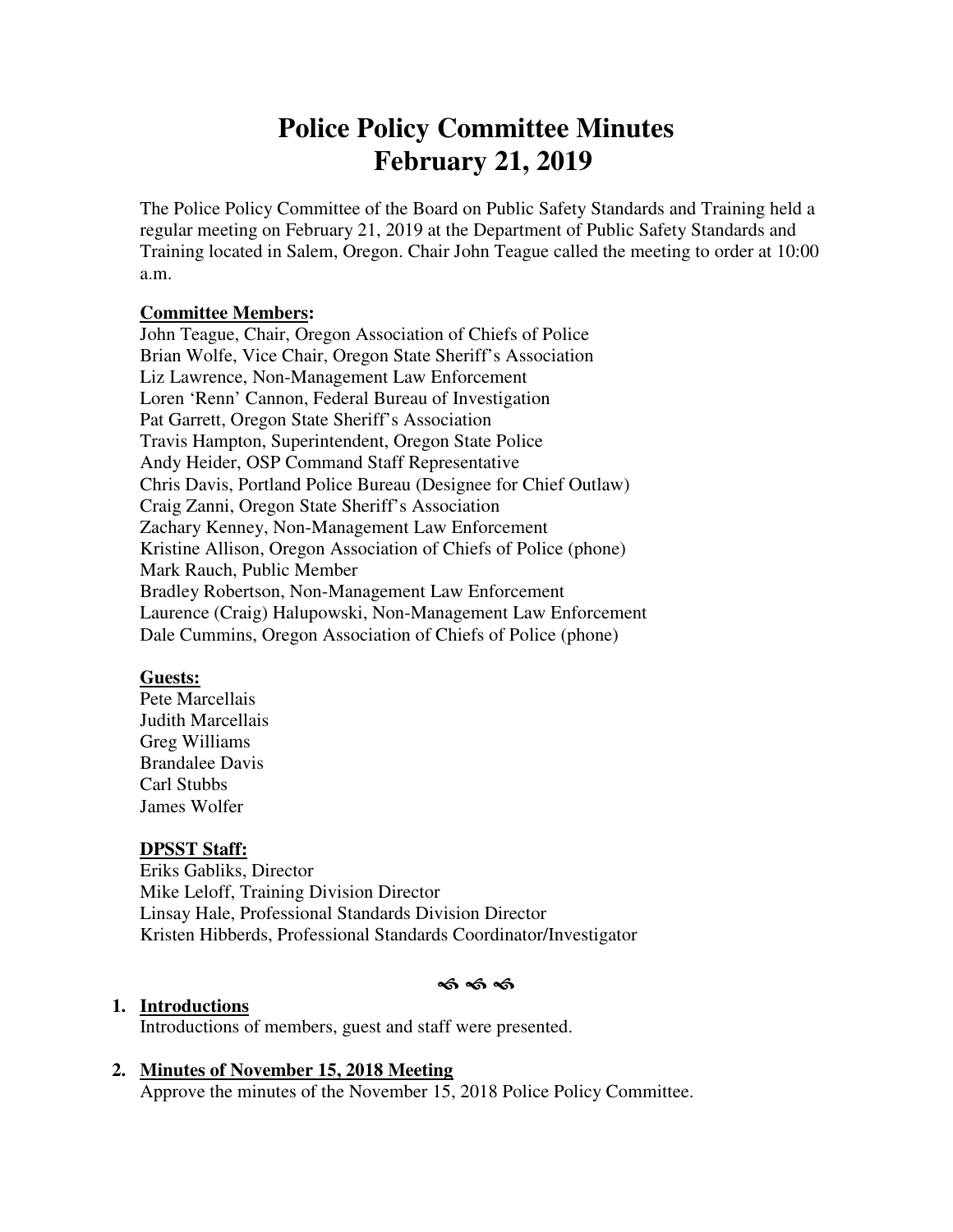• *Craig Halupowski moved that the committee approve the minutes of the November 15, 2018 Police Policy Committee meeting. Liz Lawrence seconded the motion. The motion carried unanimously.* 

### **3. \*Proposed Rule Changes for OAR 259-008-0070; Criminal Justice Moral Fitness Workgroup Recommendations, Part One**

Presented by Linsay Hale

On October 17, 2018, the Criminal Justice Moral Fitness Workgroup began a review of the denial, suspension and revocation standards that were updated and implemented in August, 2017. The Workgroup was formed to review a number of unintended tensions in the revised administrative rule language as well as address some additional issues that have arisen based upon procedural and legal changes. While the review process is still ongoing, the Workgroup's discussions have resulted in the following recommendations:

- Current administrative rule requires Policy Committee review of all criminal dispositions received by current and future public safety professionals. The current definitions of a criminal disposition includes convictions, violations, adjudications, entered pleas of guilty or no contest, or finding of guilty except for insanity or its equivalent in Oregon or any other jurisdiction. The Workgroup recommends adding of civil compromises to the definition of criminal disposition.
- Allowing public safety professionals who are the subject of a complaint filed with DPSST the ability to submit mitigation prior to Policy Committee review.
- Adjusting the administrative closure criteria to allow staff to recommend administrative closure of cases that involve a criminal disposition that occurred five years prior to employment in public safety, the only criminal dispositions are the result of a single incident in the public safety professional's history, the conduct did not involve dishonesty or deceit, and the public safety has met all court-ordered obligations, including the payment of fines and fees.

*Craig Halupowski moved to recommend the Board adopt the changes as proposed and that the Board approve filing the changes to OAR 259-008-0070 as a permanent rule change with the Secretary of State if no comments are received. Chris Davis seconded the motion. The motion passed unanimously.* 

*By consensus the committee found no fiscal impact to small businesses.* 

# **4. \*Review of Policy Committee Bylaws**

Presented by Linsay Hale

In an effort to enhance professionalism of the policy committee professional standards case review process, the Criminal Justice Moral Fitness Workgroup recommends the following revisions to the Policy Committee bylaws:

Expansion of the Board Chair authority to remove a policy committee member for nonparticipation, lack of participation or unexcused absences.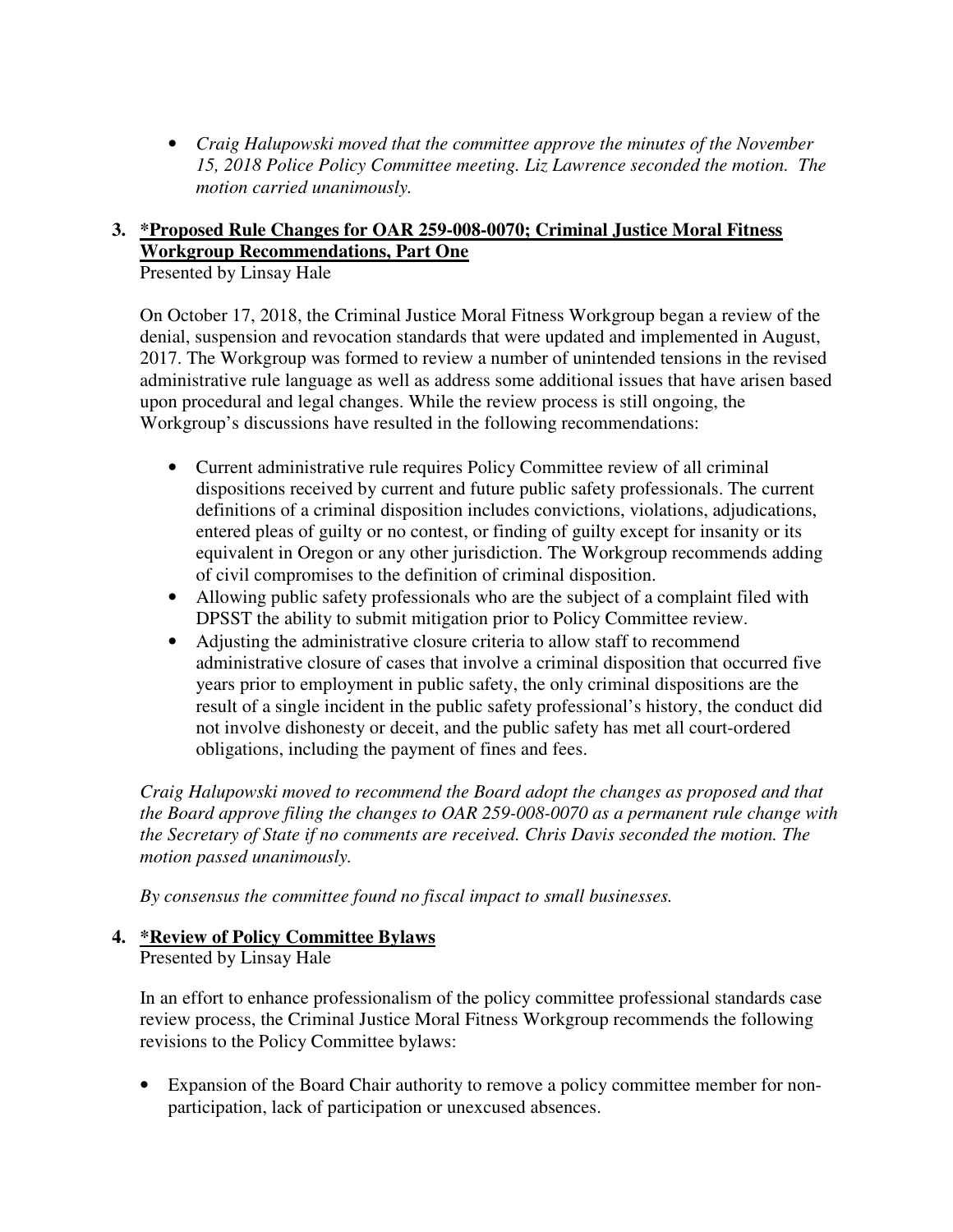- The addition of mandatory Board/Policy Committee orientation training prior to participating in policy committee discussions or votes.
- The addition of a requirement to record all member votes by conducting a verbal roll-call.
- The addition of a definition for conflict of interest.
- The addition of a non-participation clause for a committee member who is the subject individual in an open DPSST professional standards case.

*Craig Halupowski moved to adopt the recommended changes to the Police Policy Committee Bylaws. Zachary Kenney seconded the motion. The motion carried unanimously.* 

#### **5. \*Administrative Closures**

Presented by Kristen Hibberds

| Officer                                        | Certifications                    | Summary                                                                                                               | Flagged for<br>Review<br>(if hired in<br>future) |
|------------------------------------------------|-----------------------------------|-----------------------------------------------------------------------------------------------------------------------|--------------------------------------------------|
| Adams, Gordon #44152<br>Umatilla Tribal PD     | Intermediate                      | Separation – Adams<br>accepted employment<br>with another agency in<br>violation of a verbal<br>agreement with Chief. | N <sub>0</sub>                                   |
| Mecum, Darren #58789<br>Douglas County SO      | None                              | Separation - Untruthful<br>during background about<br>buying, selling and using<br>steroids                           | Yes                                              |
| Apodaca, Daniel #54584<br>$DPSST - Instructor$ | Instructor                        | Separation – Inability to<br>follow directions $\&$<br>creating a disruptive<br>learning environment                  | N <sub>o</sub>                                   |
| Dey, Arjun $#59216$<br>Lincoln City PD         | None                              | Separation – Untruthful<br>during background about<br>criminal history                                                | Yes                                              |
| Lane, Cody #42516<br><b>Marion County SO</b>   | Multi-<br>Discipline/<br>Advanced | Separation - Reinstated<br>by arbitrator who found<br>investigative conclusions<br>unsupported by evidence            | N <sub>o</sub>                                   |

• *Zachary Kenney moved to approve the recommendations made by staff to administratively close the above listed cases. Bradley Robertson seconded the motion. The motion carried unanimously.* 

**6. Overview of Changes to Professional Standards Case Review**  Presented by Linsay Hale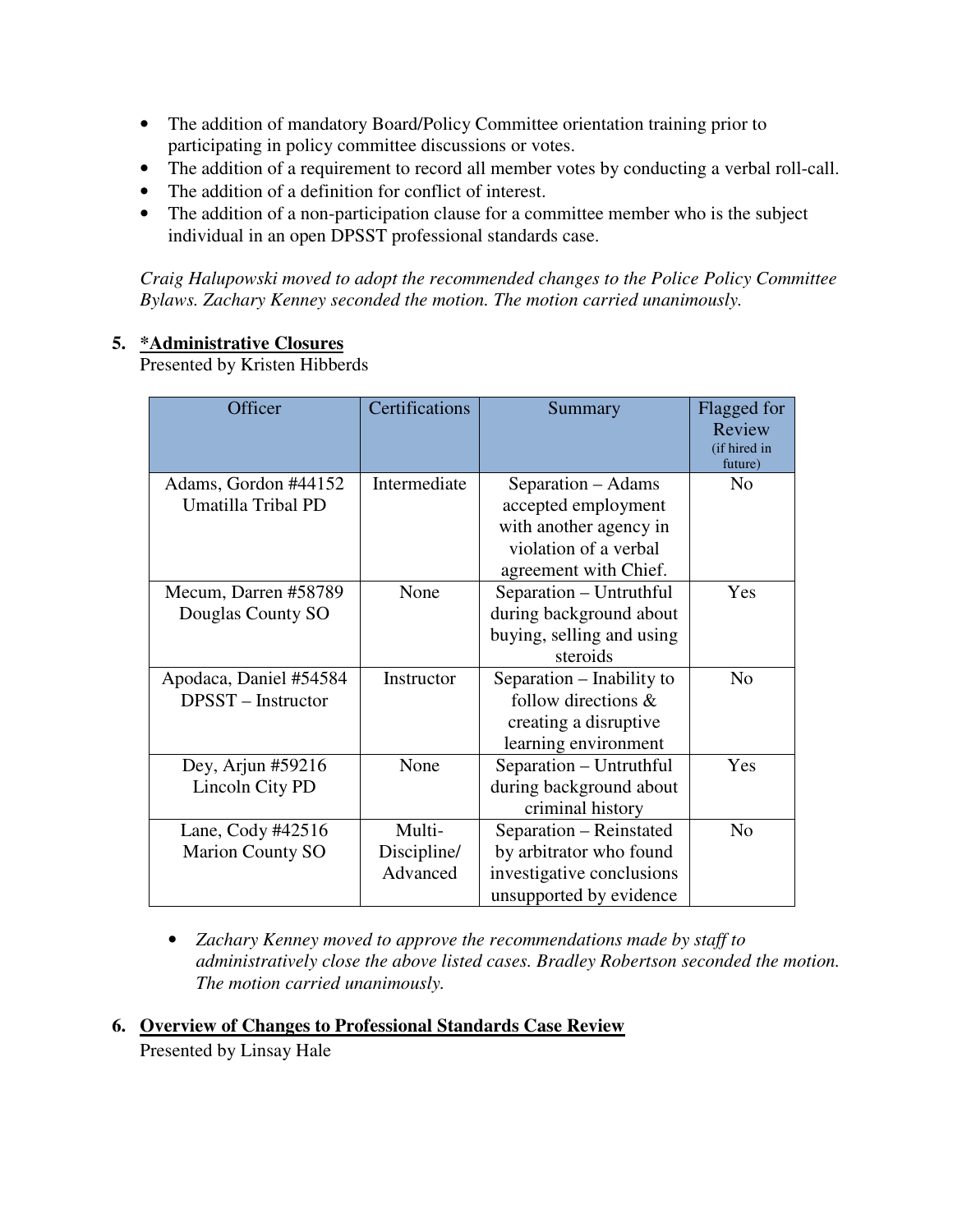Staff highlighted the changes to the processes involved in reviewing discretionary professional standards cases for the Committee. These changes were reviewed and approved by the Criminal Justice Moral Fitness Workgroup and are procedural only and do not impact the current standards.

## **7. \*Williams, Gregory DPSST #59293 – Application for Training/Subsequent Certification – Oregon State Police**

Presented by Kristen Hibberds

Issue: In October, 2018, Williams submitted an Application for Training and self-disclosed a 2012 conviction of Sell, Furnish or Assist Minor to Obtain Alcoholic Beverage in the State of Nevada.

*Andy Heider recused himself due to a conflict of interest.* 

*Gregory Williams presented verbal mitigation.* 

| Vote/Consensus                      | Second         | Vote         | Outcome |
|-------------------------------------|----------------|--------------|---------|
| Pat Garrett moved that the Police   | <b>Bradley</b> | 13 ayes; $0$ | Motion  |
| Policy Committee adopts the staff   | Robertson      | nays; $1$    | passes. |
| report as the record upon which its |                | abstention   |         |
| recommendations are based.          |                | (Heider)     |         |

Consensus reached that Williams' behavior did violate the Board's moral fitness standards, specifically by engaging in **Gross Misconduct** as defined by administrative rule when he recklessly disregarded the law and was convicted of a crime.

The Police Policy Committee reviewed and considered the **Aggravating and Mitigating** circumstances specific to this case.

Pursuant to OAR 259-0080070(4)(f)(F), there are aggravating circumstances present: The conduct resulted in a criminal disposition and the individual was found guilty of a misdemeanor. The Committee did not find any additional aggravating circumstances.

Pursuant to OAR 259-008-0070(4)(f)(F), there are mitigating circumstances present: The conduct occurred before employment in public safety; Mr. Williams does not have more than one criminal disposition; the individual has met all court ordered obligations; the conviction occurred over six years ago; and Mr. Williams self-reported the conviction. The Committee found additionally mitigating Mr. Williams presented mitigation accepting responsibility for his actions and the fact that OSP was aware of his history and hired him.

| Zachary Kenney made a motion that     | Craig      | 13 ayes; 0      | Motion  |
|---------------------------------------|------------|-----------------|---------|
| after considering the totality of the | Halupowski | $\vert$ nays; 1 | passes. |
| case that no Board action be taken on |            | abstention      |         |
| Williams' certification.              |            | (Heider)        |         |
|                                       |            |                 |         |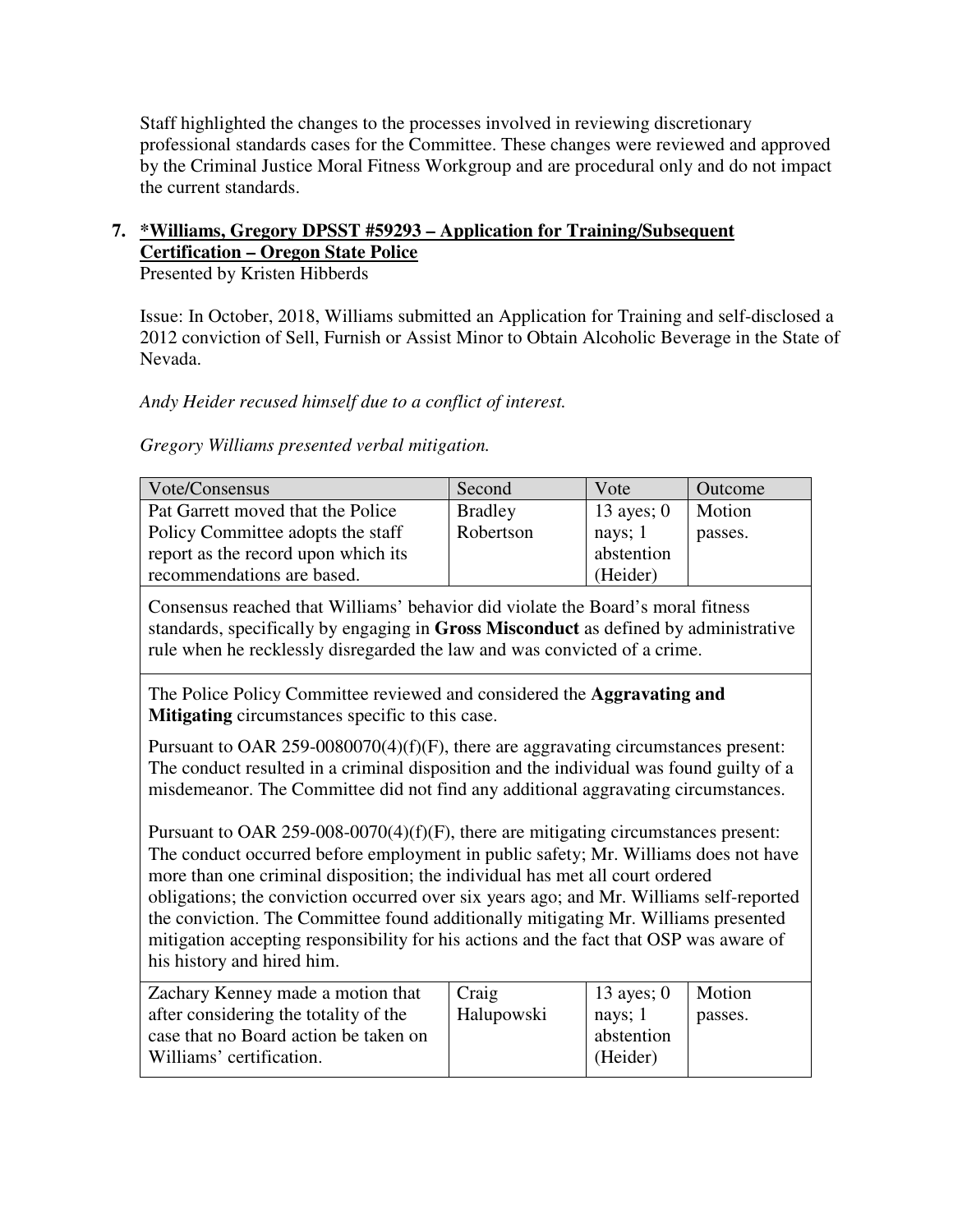## **8. \*Marcellais, Pete DPSST #45295 Basic Police Certification – Marion County Sheriff's Office**

Presented by Kristen Hibberds

Issue: In August 2018, DPSST received a Personnal Action Report (F-4s) from the Marion County Sheriff's Office indicating that Marcellais had been terminated. In October 2018, DPSST received an amended F-4s stating that Marcellais had resigned during an investigation.

*Pete Marcellais presented verbal mitigation.* 

| Vote/Consensus                                  | Second | Vote         | Outcome      |
|-------------------------------------------------|--------|--------------|--------------|
| Liz Larence moved that the Police   Andy Heider |        | 14 ayes; $0$ | Motion       |
| Policy Committee adopts the staff               |        | nays         | passes       |
| report as the record upon which                 |        |              | unanimously. |
| its recommendations are based.                  |        |              |              |

Consensus reached that Marcellais' behavior did violate the Board's moral fitness standards, specifically by engaging in **Gross Misconduct** as defined by administrative rule when he engaged in sexually harassing behavior impacting the efficient operations of his agency.

The Police Policy Committee reviewed and considered the **Aggravating and Mitigating** circumstances specific to this case.

Pursuant to OAR 259-0080070(4)(f)(F), there are aggravating circumstances present: The conduct occurred during employment in public safety; and the conduct occurred multiple times. The Committee found additionally aggravating the lack of awareness, remorse and responsibility shown by Mr. Marcellais.

Pursuant to OAR 259-008-0070(4)(f)(F), there are no mitigating circumstances present. The Committee found additionally mitigating the length of time Mr. Marcellias had been allowed to engage in the bad behavior; the apparent culture of his employing agency at the time of the behavior; the letters of reference provided; and the fact that Mr. Marcellias was open and honest about his behavior.

| Chris Davis made a motion after                                     | <b>Bradley</b>      | 13 ayes; $1$        | Motion       |
|---------------------------------------------------------------------|---------------------|---------------------|--------------|
| considering the totality of the case                                | Robertson           | nays                | passes.      |
| to recommend to the Board that                                      |                     | (Halupowski)        |              |
| action be taken against                                             |                     |                     |              |
| Marcellais' certification.                                          |                     |                     |              |
| Zachary Kenney made a motion<br>that after considering the totality | Craig<br>Halupowski | 4 ayes<br>(Allison, | Motion fails |
| of the case to recommend to the                                     |                     | Halupowski,         |              |
| Board that Marcellias be                                            |                     | Kenney,             |              |
| ineligible to hold public safety                                    |                     | Teague); $10$       |              |
| certification for three years.                                      |                     | nays                |              |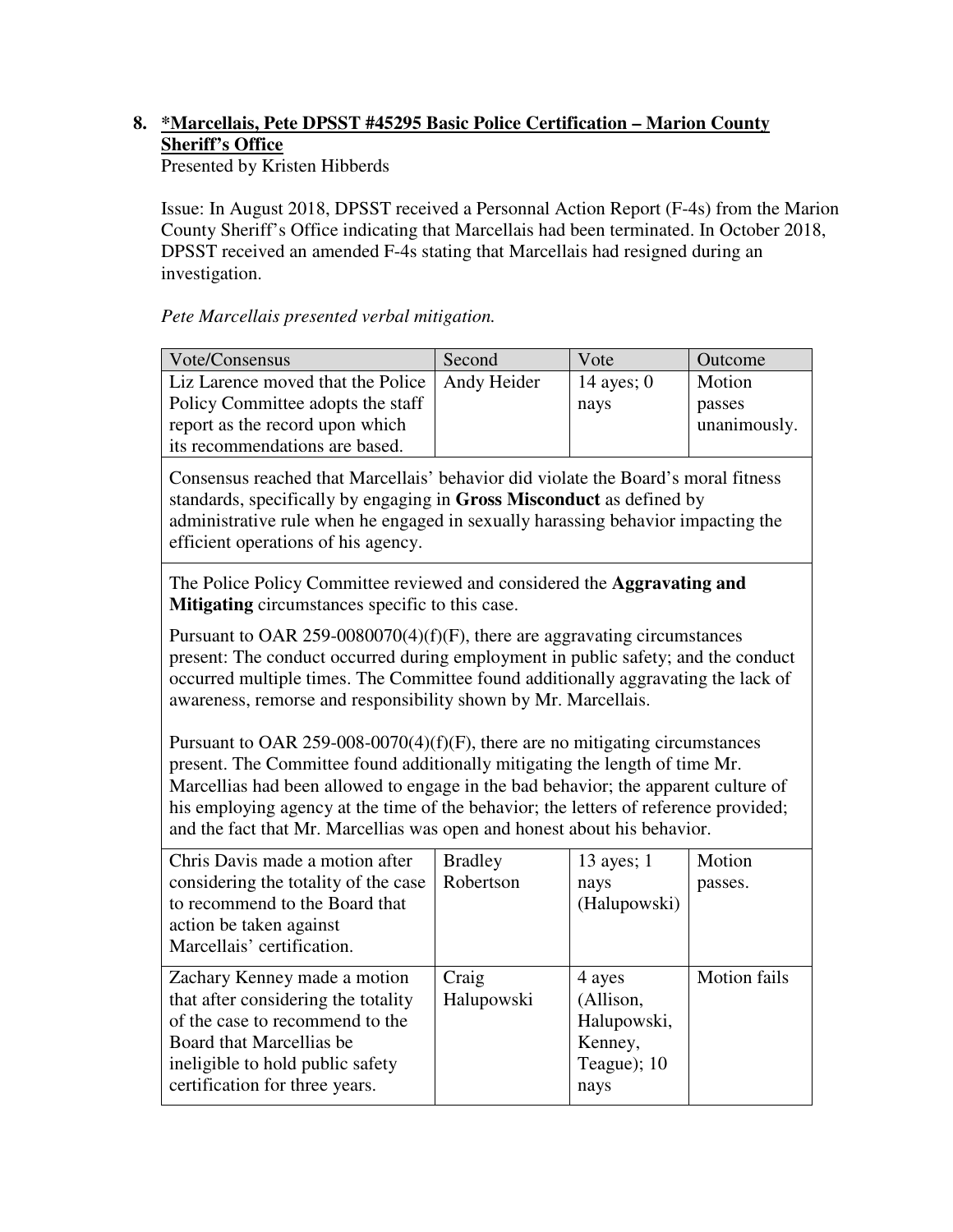| Travis Hampton made a motion        | Zachary | 13 ayes; $1$ | Motion  |
|-------------------------------------|---------|--------------|---------|
| that after considering the totality | Kenney  | nays         | passes. |
| of the case to recommend to the     |         | (Halupowski) |         |
| Board that Marcellais be            |         |              |         |
| ineligible to hold public safety    |         |              |         |
| certification for five years plus   |         |              |         |
| one day.                            |         |              |         |
|                                     |         |              |         |

### **9. \*Wolfer, James DPSST #51798 Basic Police Certification – Grande Ronde Tribal Police Department**

Presented by Kristen Hibberds

Issue: In August, 2017, DPSST received notification that Wolfer separated from employment with the Grand Ronde Tribal Police Department.

*James Wolfer presented verbal mitigation on his behalf.* 

| Second     | Vote         | Outcome       |
|------------|--------------|---------------|
| Craig      | 13 ayes; $0$ | Motion passes |
| Halupowski | nays         | unanimously.  |
|            |              |               |
|            |              |               |
|            |              |               |

Consensus reached that Wolfer's behavior that led to the separation from his employment did not violate any the Board's moral fitness standards as defined by administrative rule.

# **10. \*Hald, Dustin DPSST #33090 Basic, Intermediate and Advanced Police Certifications – Columbia County Sheriff's Office**

Presented by Kristen Hibberds

Issue: In In February, 2018, DPSST received a Personnel Action Report (F-4) from the Columbia County Sheriff's Office indicating that Hald has resigned in lieu of termination. In September, 2018, DPSST received an amended F-4 stating that Hald has retired.

| Vote/Consensus                      | Second      | Vote         | Outcome              |
|-------------------------------------|-------------|--------------|----------------------|
| Brian Wolfe moved that the Police   | Craig Zanni | 12 ayes; $0$ | <b>Motion</b> passes |
| Policy Committee adopts the staff   |             | nays         | unanimously.         |
| report as the record upon which its |             |              |                      |
| recommendations are based           |             |              |                      |

Consensus reached that Hald's behavior that led to the separation from his employment did not violate any the Board's moral fitness standards as defined by administrative rule.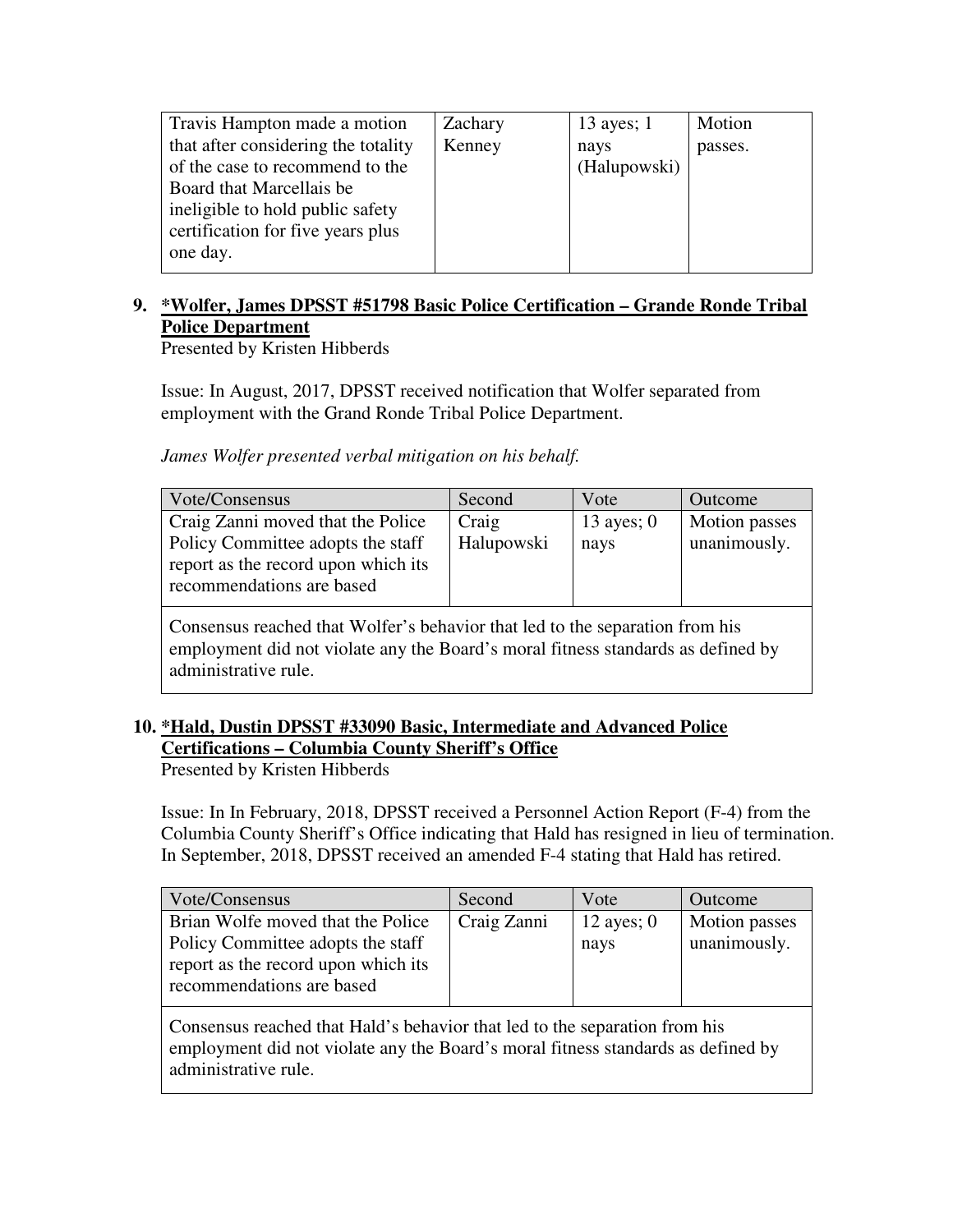# **11. \*Newberry, Tommy DPSST #21603 Basic, Intermediate and Advanced Police Certifications – West Linn Police Department**

Presented by Kristen Hibberds

Issue: On February, 2017, DPSST received a Personnel Action Report (F-4) from the West Linn Police Department indicating that Newberry had been discharged for cause. DPSST stayed their certification review pending his grievance and subsequent arbitration.

On July 17, 2018, an Opinion and Order was issued by the arbitrator upholding Newberry's termination.

| Vote/Consensus                      | Second     | Vote         | Outcome       |
|-------------------------------------|------------|--------------|---------------|
| Craig Zanni moved that the Police   | Craig      | 12 ayes; $0$ | Motion passes |
| Policy Committee adopts the staff   | Halupowski | nays         | unanimously.  |
| report as the record upon which its |            |              |               |
| recommendations are based           |            |              |               |

Consensus reached that Newberry's behavior did violate the Board's moral fitness standards, specifically by engaging in **Gross Misconduct** as defined by administrative rule when he engaged in on-duty political activity via social media that was considered racist and inflammatory, directly impacting the efficient operations of his agency.

The Police Policy Committee reviewed and considered the **Aggravating and Mitigating** circumstances specific to this case.

Pursuant to OAR 259-0080070(4)(f)(F), there are aggravating circumstances present: The conduct occurred during employment in public safety; the conduct occurred multiple times; and the conduct occurred while Newberry was acting in his official capacity. The Committee found additionally aggravating the egregiousness of the behavior and the lack of accountability shown by Mr. Newberry.

Pursuant to OAR 259-008-0070(4)(f)(F), there are no mitigating circumstances present. The Committee found no circumstances additionally mitigating.

| John Teague made a motion after<br>considering the totality of the case<br>to recommend to the Board that<br>action be taken against Newberry's<br>certifications.                                    | <b>Bradley</b><br>Robertson | 12 ayes; $0$<br>nays | Motion passes<br>unanimously. |
|-------------------------------------------------------------------------------------------------------------------------------------------------------------------------------------------------------|-----------------------------|----------------------|-------------------------------|
| Craig Halupowski made a motion<br>that after considering the totality of<br>the case to recommend to the Board<br>that Newberry be ineligible to hold<br>public safety certification for 10<br>years. | Brain Wolfe                 | 12 ayes; $0$<br>nays | Motion passes<br>unanimously. |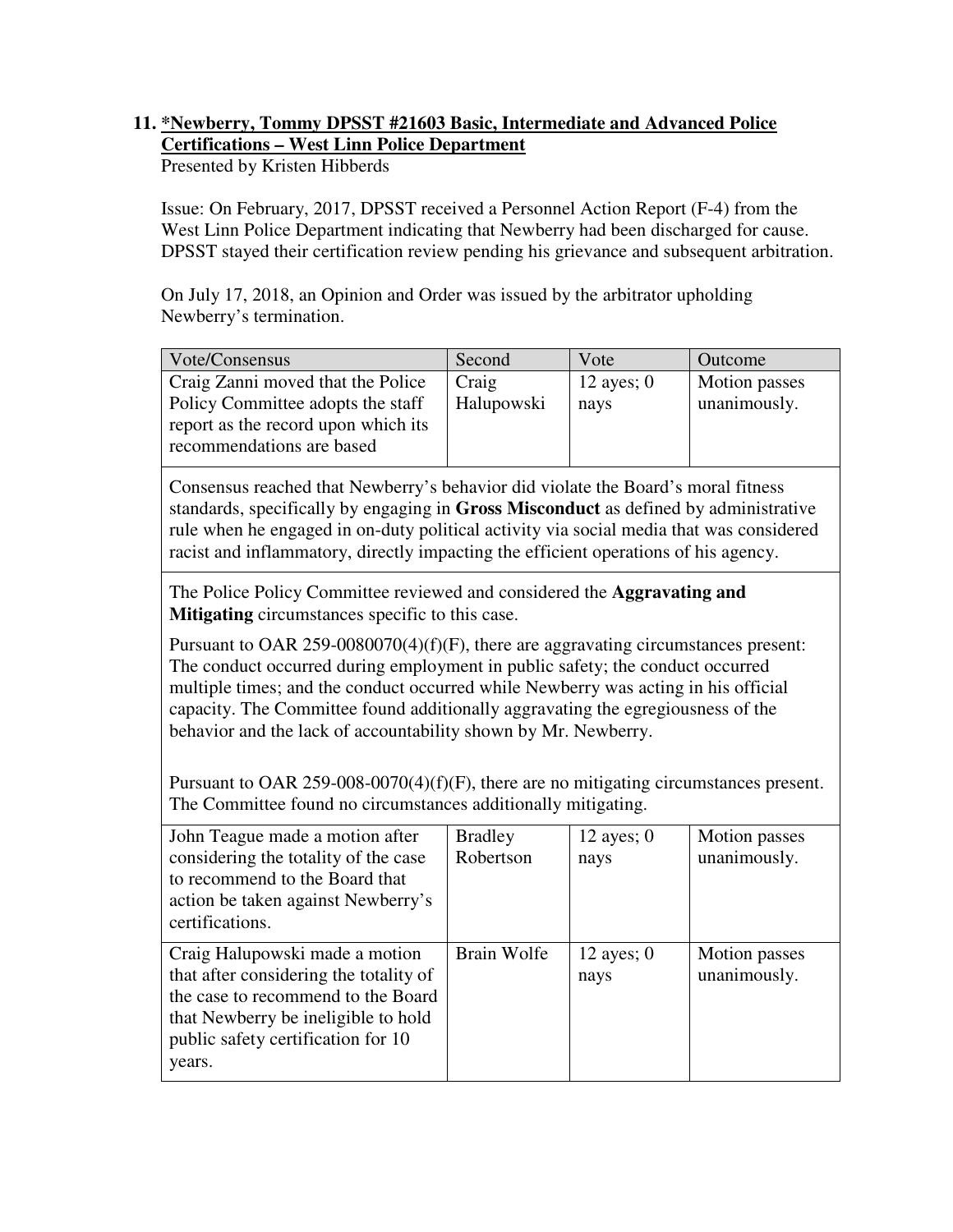# **12. \*Lineberry, Joshua DPSST #51879 Basic, Intermediate and Advanced Police Certifications – Columbia County Sheriff's Office**

Presented by Kristen Hibberds

Issue: In January, 2018, DPSST received a Personnel Action Report (F-4) from the Columbia County Sheriff's Office regarding Lineberry's resignation in lieu of termination.

| Vote/Consensus                                                                                                                                                                                       | Second       | Vote                 | Outcome                       |
|------------------------------------------------------------------------------------------------------------------------------------------------------------------------------------------------------|--------------|----------------------|-------------------------------|
| Craig Halupowski moved that the<br>Police Policy Committee adopts the<br>staff report as the record upon<br>which its recommendations are<br>based                                                   | Liz Lawrence | 12 ayes; $0$<br>nays | Motion passes<br>unanimously. |
| Consensus reached that Lineberry's<br>behavior that led to the separation<br>from his employment did not<br>violate any the Board's moral<br>fitness standards as defined by<br>administrative rule. |              |                      |                               |

### **13. \*Dedek, Abraham DPSST #43390 Basic, Intermediate and Advanced Police Certifications – Salem Police Department**

Presented by Kristen Hibberds

Issue: In October, 2017, DPSST received a Personnel Action Report (F-4) from the Salem Police Department indicating that Dedek had resigned during an investigation.

*John Teague recused himself due to a conflict of interest.* 

| Second     | Vote         | Outcome       |
|------------|--------------|---------------|
| Craig      | 11 ayes; $0$ | Motion passes |
| Halupowski | nays; $1$    | unanimously.  |
|            | abstention   |               |
|            |              |               |
|            |              |               |

Consensus reached that Dedek's behavior did violate the Board's moral fitness standards, specifically by engaging in **Gross Misconduct** as defined by administrative rule when he engaged in an inappropriate sexual relationship with the parent of a child attending the school he was assigned to as a School Resource Officer, directly impacting the efficient operations of his agency. Consensus reached that Dedek also engaged in **Misuse of Authority** as defined by administrative rule when he used his public safety position to engage in this relationship, and that Dedek engaged in **Dishonesty** as defined by administrative rule when he was dishonesty during the investigation.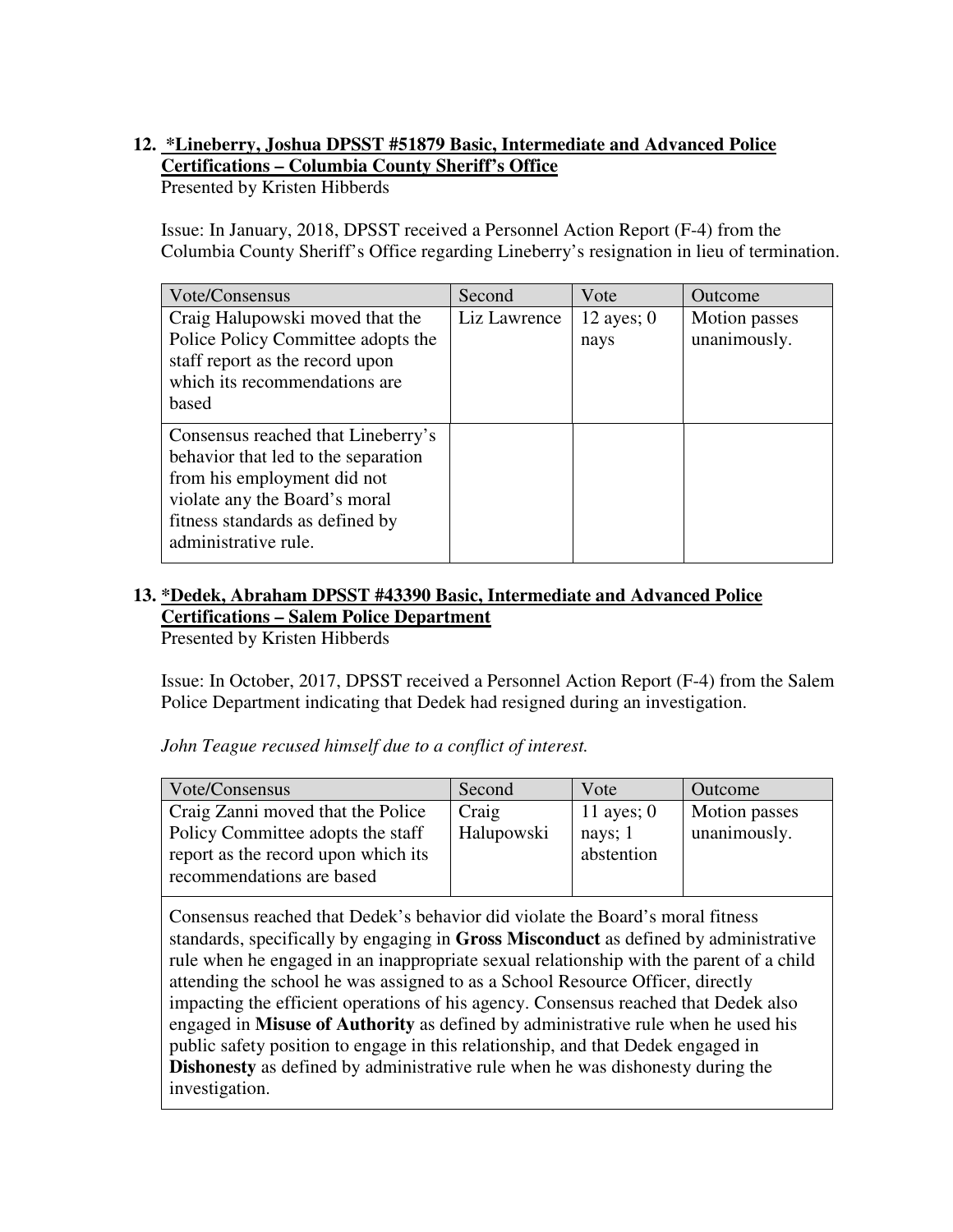The Police Policy Committee reviewed and considered the **Aggravating and Mitigating** circumstances specific to this case.

Pursuant to OAR 259-0080070(4)(f)(F), there are aggravating circumstances present: The conduct occurred during employment in public safety; the conduct occurred multiple times; and the conduct occurred while Dedek was acting in his official capacity. The Committee found additionally aggravating the fact that Dedek asked the women to send her children away so they could engage in sexual activity, that Dedek blamed the woman for the relationship and that Dedek engaged in a pattern of deceit.

Pursuant to OAR 259-008-0070(4)(f)(F), there are no mitigating circumstances present. The Committee found no circumstances additionally mitigating.

| Craig Zanni made a motion after<br>considering the totality of the case<br>to recommend to the Board that<br>action be taken against Newberry's<br>certifications.                          | Halupowski                  | 11 ayes; $0$<br>nays; 1<br>abstention<br>(Teague) | Motion passes. |
|---------------------------------------------------------------------------------------------------------------------------------------------------------------------------------------------|-----------------------------|---------------------------------------------------|----------------|
| Craig Halupowski made a motion<br>that after considering the totality of<br>the case to recommend to the Board<br>that Dedek be ineligible to hold<br>public safety certification for life. | <b>Bradley</b><br>Robertson | 11 ayes; $0$<br>nays; 1<br>abstention<br>(Teague) | Motion passes. |

#### **14. \*Stubbs, Carl DPSST #36091 – Complaint 2018-129CJ**

Presented by Kristen Hibberds

Issue: In June, 2018, DPSST received a complaint alleging misconduct by Carl Stubbs, a certified police officer not currently employed as a public safety officer.

This complaint was presented to the Policy Committee for review and determination of next steps in accordance with OAR 259-008-0070(4)(c)(B).

*Travis Hampton moved to open a Professional Standards case allowing the Policy Committee to review this matter to determine if the Board's moral fitness standards have been violated. Brian Wolfe seconded the motion. The motion passes unanimously.* 

### **15. Department Update**

Eriks Gabliks reported:

The 2019 legislative session is under way. More than 2,000 bills have already been introduced and many believe just as many more will be introduced before the session is done. There are dozens of bills that will impact law enforcement agencies ranging from trauma informed care to use of force. OACP and OSSA are actively tracking all bills and are a great source for information.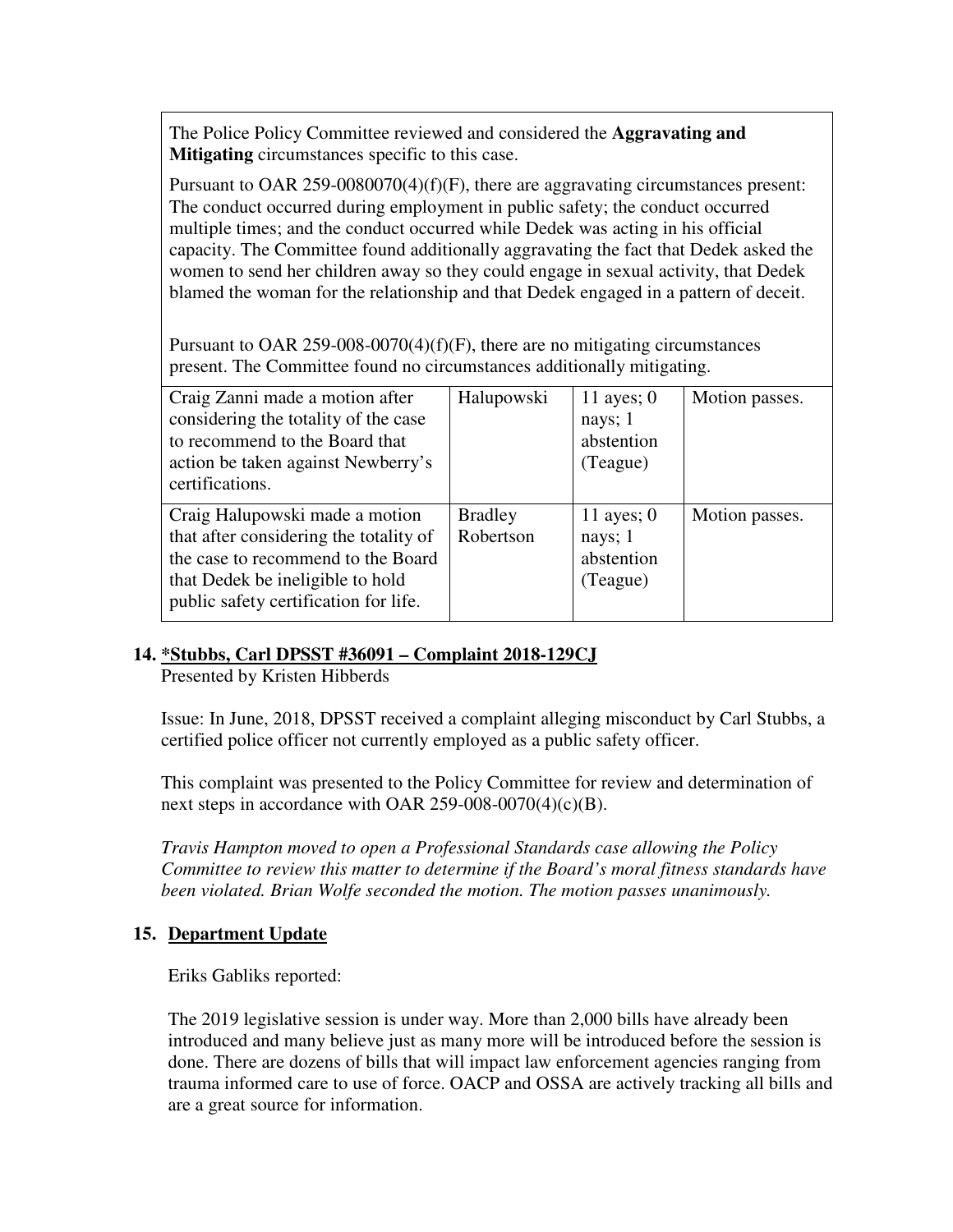DPSST presented its 2019-2021 budget to joint ways and means last week. DPSST appreciates the support and testimony provided by all of our statewide association partners.

DPSST will host the OACP Leadership Institute at the Academy from March 11-15. More info on the OACP website.

DPSST will host the OACP 2019 Small Agency Chiefs summit at the Academy next week. This is for 70 law enforcement agencies around Oregon that employ less than the officers.

DPSST will host the IACP Women's Leadership Institute at the Academy from May 19- 24. There will be no charge for the training and lodging will be made available for participants more than 75 miles away.

DPSST issued a letter to all law enforcement agencies regarding the changes made at the Academy to address the recent BOLI investigation and findings. An updated was also shared during the Chiefs and Sheriffs meeting at ELTS in Seaside. If folks have any questions they can contact Mike Leloff at DPSST. DPSST considers the matter closed.

At its meeting last month, the Board (BPSST) approved the new curriculum for the threeweek Basic Telecommunications Course for 9-1-1 operators. The new course, with the additional week, will begin in the Spring.

The Board also approved phase two changes to the 16-week Basic Police Course based on the unanimous support of the PPC through formal action at its last meeting. The changes will be implemented over the next few months with the new course fully implemented by July 1st. To make the transition to the new curriculum, to mitigate the impact on agencies hiring new officers, and by using agency hiring data, DPSST will not start a Basic Police class during the month of June. The Phase II changes identified three items that are better suited for agency delivery instead of the Academy. This includes blood borne pathogens, harassment training, and K-9 familiarization. The Department of Homeland Security AWR-160 class is also removed from the Academy as this training is now available as an online class free of charge and the work group recommend this be completed at the local agency instead of using six hours of limited time which can be used to address other needs. A letter to chiefs, sheriffs and agency heads with this information was sent out by DPSST earlier this week. The transition of the four items from the Academy to the employing agency will be added to the Police Field Training Manual with an effective date of July 1, 2019.

The Oregon Fallen Officer Memorial is scheduled for Tuesday, May 7 at 1:00 pm at the Academy. The names of four fallen officers have been approved by the Board for addition. Ashland Police Officer Malcus Williams, Bend Police Sgt. John Lawrence, and two Multnomah County Sheriff's Deputies who were seriously injured in the line of duty and retired as a result of their injuries. Both of these are being added under the historic